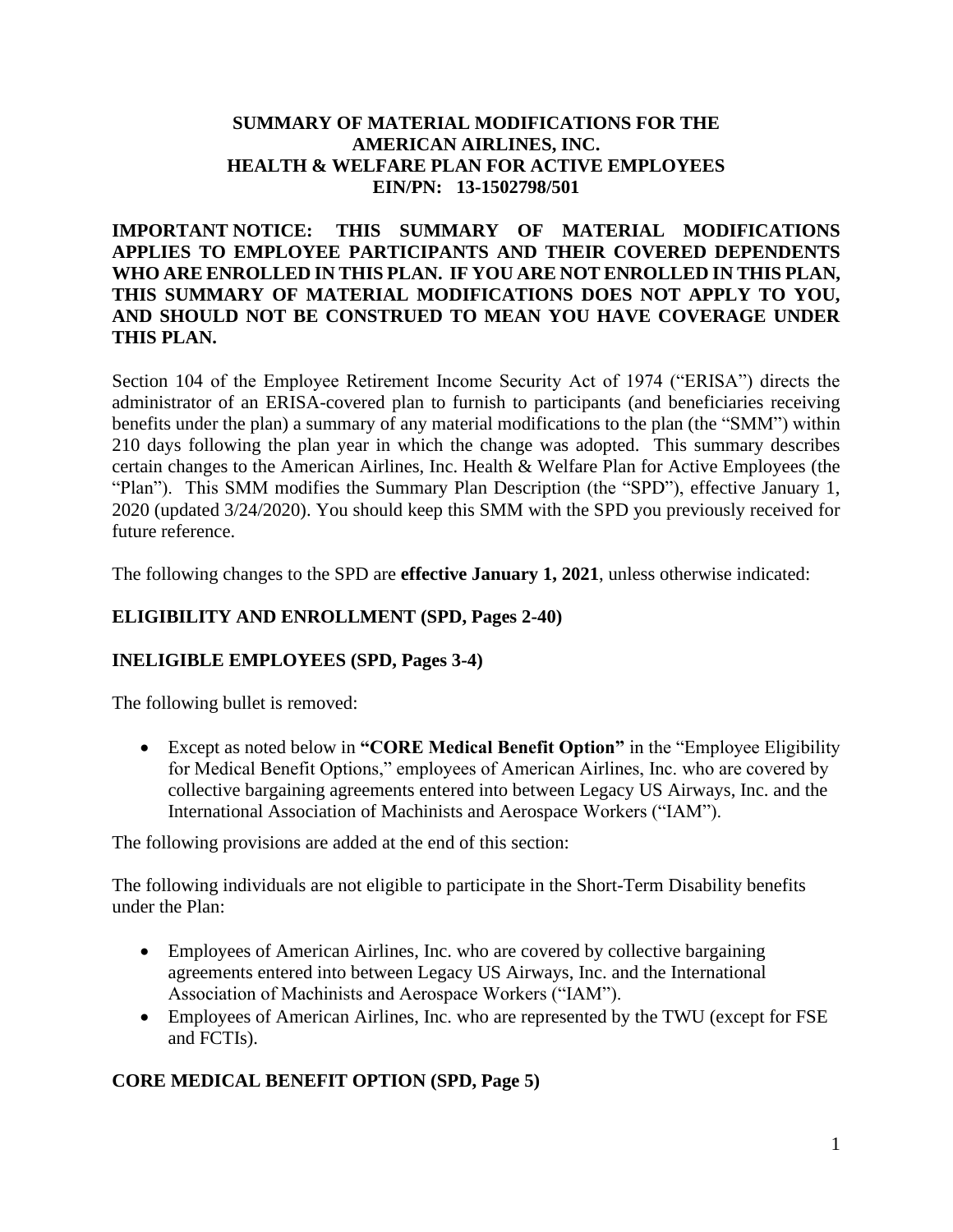The following section is removed in its entirety:

### **CORE Medical Benefit Option**

Employees of American Airlines, Inc. who are covered by collective bargaining agreements entered into between Legacy US Airways, Inc. and the International Association of Machinists and Aerospace Workers ("IAM")" are only eligible for the CORE Medical Benefit Option. They are not eligible for any other Medical Benefit Option under the Plan.

#### **MARRIED EMPLOYEES AND DEPENDENT CHILDREN WHOSE PARENTS ARE EMPLOYEES (SPD, Pages 12-15)**

### **FLEXIBLE SPENDING ACCOUNTS (SPD, Page 14)**

In the first paragraph, \$2,700 is replaced with \$2,750.

### **WHEN COVERAGE BEGINS (SPD, Pages 15-19)**

#### **NEW EMPLOYEES (SPD, Pages 15-17)**

#### **DEFAULT COVERAGE FOR NEW EMPLOYEES (SPD, Page 16)**

The "Optional STD" row is replaced in its entirety with the following:

|                       | <b>DEFAULT TABLE FOR NEW EMPLOYEES</b> |                                                                                                                                                                                                   |
|-----------------------|----------------------------------------|---------------------------------------------------------------------------------------------------------------------------------------------------------------------------------------------------|
| <b>Benefit Option</b> | <b>Default</b>                         | <b>Comments</b>                                                                                                                                                                                   |
| <b>Optional STD</b>   | No coverage                            | This benefit only applies to FSE and FCTIs<br>represented by the TWU and employees<br>represented by the Communications Workers<br>of America, AFL-CIO, CLC, IBT, PAFCA<br>and Flight Attendants. |

### **CURRENT EMPLOYEES (SPD, Pages 17-19)**

#### **DEFAULT MEDICAL COVERAGE FOR CURRENT EMPLOYEES (SPD, Page 18)**

In the bullets under the heading "Health Care FSA and Limited Purpose FSA," the references to \$500 are replaced with \$550, and the references to 2020 and replaced with 2021.

### **MAKING CHANGES DURING THE YEAR (SPD, Pages 21-38)**

### **LIFE EVENTS (SPD, Pages 23-38)**

In the Life Events chart, all references to "Optional Short-Term Disability (Flight Attendants, TWU, Employees represented by the Communications Workers of America, AFL-CIO, CLC, IBT, and PAFCA)" are replaced with "Optional Short-Term Disability (Flight Attendants, FSEs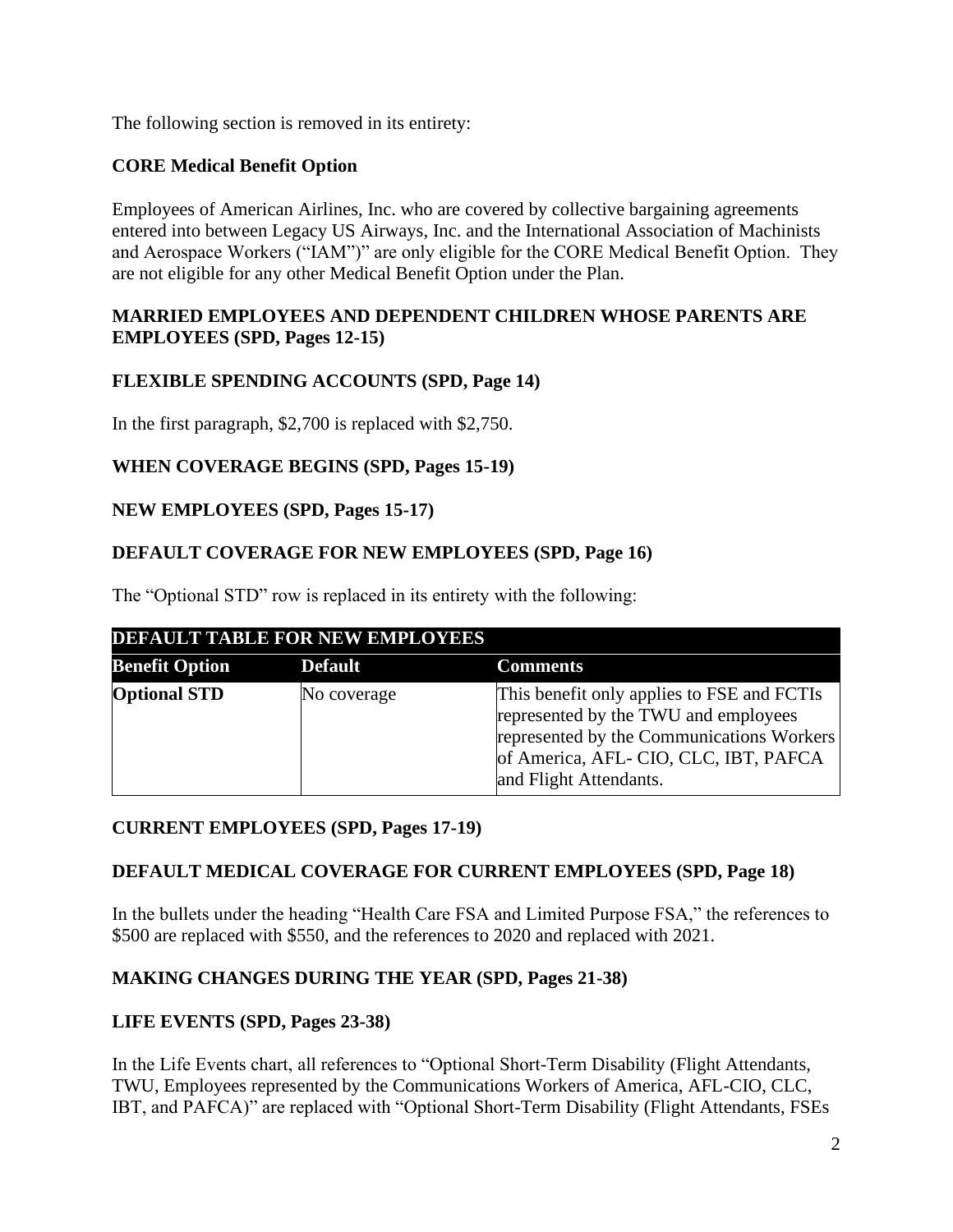and FCTIs represented by the TWU, Employees represented by the Communications Workers of America, AFL-CIO, CLC, IBT, and PAFCA)."

# **MEDICAL BENEFITS (SPD, Pages 41-102)**

### **COST-SHARING BY MEDICAL BENEFIT OPTIONS (SPD, Pages 50-66)**

In the cost-sharing chart, for the High Cost Coverage Medical Benefit Option, the In-Network Co-Pays for the following services are changed to the following:

- **Medical Care**
	- o **Specialist's office visit:** \$60 per visit (deductible does not apply)
	- o **Urgent Care Clinic:** \$100 per visit (deductible does not apply)
	- o **Second surgical opinions in a Physician's office:** \$60 per visit if elected by participant (deductible does not apply)
	- o **Chiropractic Care:** \$60 per visit (deductible does not apply)
	- o **Speech, physical, occupational, restorative and rehabilitative therapy, if Medically Necessary:** \$60 per visit (deductible does not apply)
- **Allergy Care**
	- o **Physician's office visit for allergy care:** Specialist: \$60 per visit (deductible does not apply)
- **Outpatient Services**
	- o **Outpatient surgery in a Physician's office:** Specialist: \$60 per visit (deductible does not apply)
- **Out-of-Hospital Care**
	- o **Infertility Treatment:** Specialist: \$60 per visit (deductible does not apply)
- **Gender Reassignment Benefit**
	- o **Non-Surgical Treatments:** Specialist: \$60 per visit (deductible does not apply)
- **Mental Health Benefits**
	- o **Outpatient mental health care:** Specialist: \$60 per visit (deductible does not apply)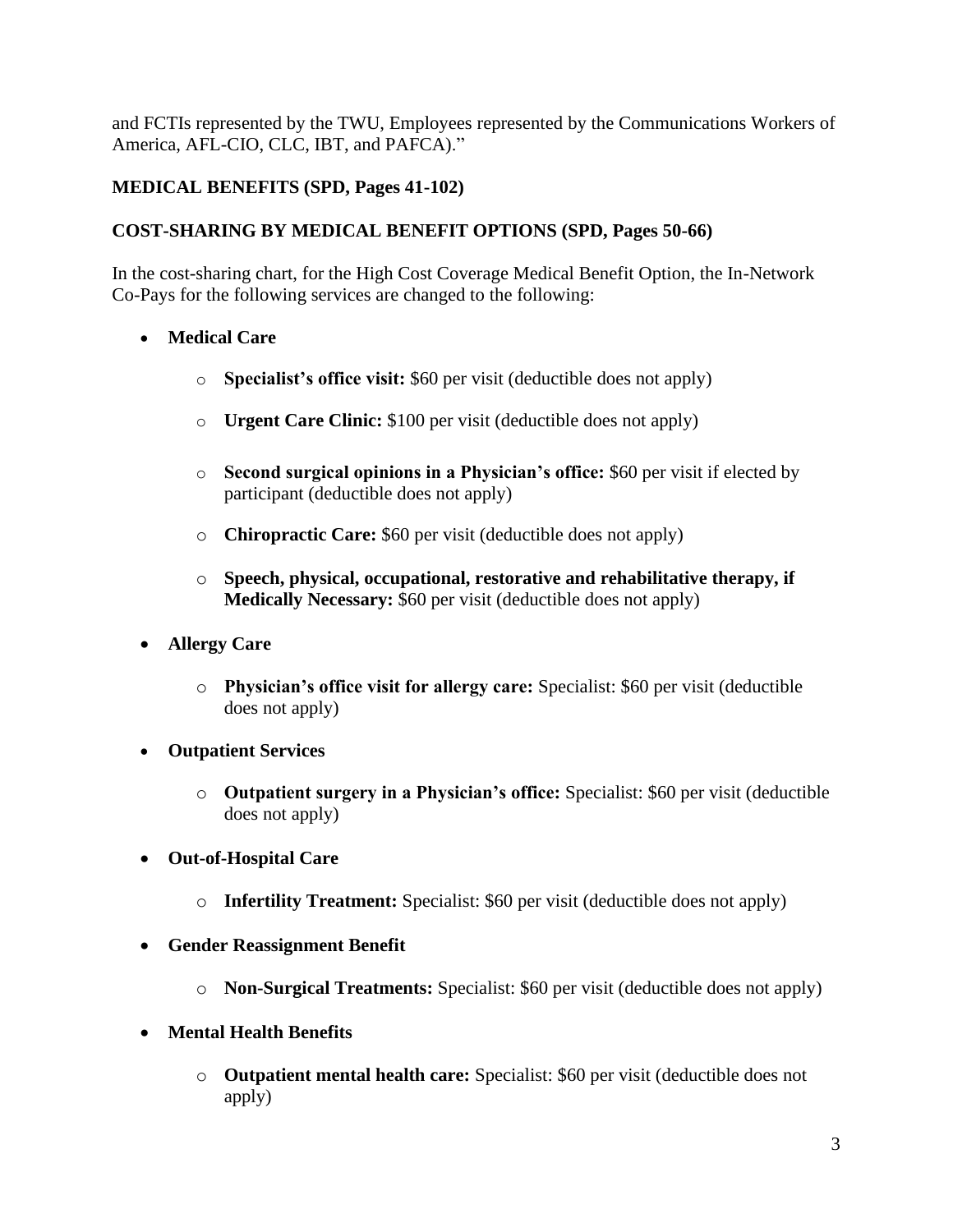o **Marriage/Couple/Family Therapy:** Specialist: \$60 per visit (deductible does not apply)

### • **Chemical Dependency Benefits**

o **Outpatient chemical dependency rehabilitation:** Specialist: \$60 per visit (deductible does not apply)

In the cost sharing chart, under "Preventive Care," the following row is added:

| <b>Features</b>                                                                                                                                                             |                   | <b>STANDARD</b><br><b>Medical Benefit Option</b> | <b>CORE</b><br><b>Medical Benefit Option</b> |                           | <b>High Cost Coverage</b><br><b>Medical Benefit Option</b> |                           | <b>OOA</b> Medical<br><b>Benefit Option</b> |
|-----------------------------------------------------------------------------------------------------------------------------------------------------------------------------|-------------------|--------------------------------------------------|----------------------------------------------|---------------------------|------------------------------------------------------------|---------------------------|---------------------------------------------|
|                                                                                                                                                                             | <b>In-Network</b> | Out-of-<br><b>Network</b>                        | <b>In-Network</b>                            | Out-of-<br><b>Network</b> | <b>In-Network</b>                                          | Out-of-<br><b>Network</b> |                                             |
| COVID-19<br><b>Preventive Services*</b>                                                                                                                                     | No cost to        | No cost to                                       | No cost to<br>you                            | No cost to<br>you         | No cost to<br>you                                          | No cost to<br>you         | No cost to<br>you                           |
| See "Covered<br>Expense" section for<br>details and<br>limitations.                                                                                                         | you               | you                                              |                                              |                           |                                                            |                           |                                             |
| <i>*This information is</i><br>current during the<br>public health<br>emergency declared<br>by the Secretary of<br>Health and Human<br>Services as a result of<br>COVID-19. |                   |                                                  |                                              |                           |                                                            |                           |                                             |

In the cost sharing chart, under "Medical Care," the following row is added:

| <b>Features</b>                                                                                                                                         |                   | <b>STANDARD</b><br><b>Medical Benefit Option</b> | <b>CORE</b><br><b>High Cost Coverage</b><br><b>Medical Benefit Option</b><br><b>Medical Benefit Option</b> |                           | <b>OOA</b> Medical<br><b>Benefit Option</b> |                           |                   |
|---------------------------------------------------------------------------------------------------------------------------------------------------------|-------------------|--------------------------------------------------|------------------------------------------------------------------------------------------------------------|---------------------------|---------------------------------------------|---------------------------|-------------------|
|                                                                                                                                                         | <b>In-Network</b> | Out-of-<br><b>Network</b>                        | <b>In-Network</b>                                                                                          | Out-of-<br><b>Network</b> | <b>In-Network</b>                           | Out-of-<br><b>Network</b> |                   |
| COVID-19 Tests and<br><b>Related Services*</b>                                                                                                          | No cost to        | No cost to                                       | No cost to<br>you                                                                                          | No cost to<br>you         | No cost to<br>you                           | No cost to<br>you         | No cost to<br>you |
| See "Covered Expense"<br>section for details and<br>limitations.                                                                                        | you               | you                                              |                                                                                                            |                           |                                             |                           |                   |
| $*$ This information is<br>current during the public<br>health emergency<br>declared by the Secretary<br>of Health and Human<br>Services as a result of |                   |                                                  |                                                                                                            |                           |                                             |                           |                   |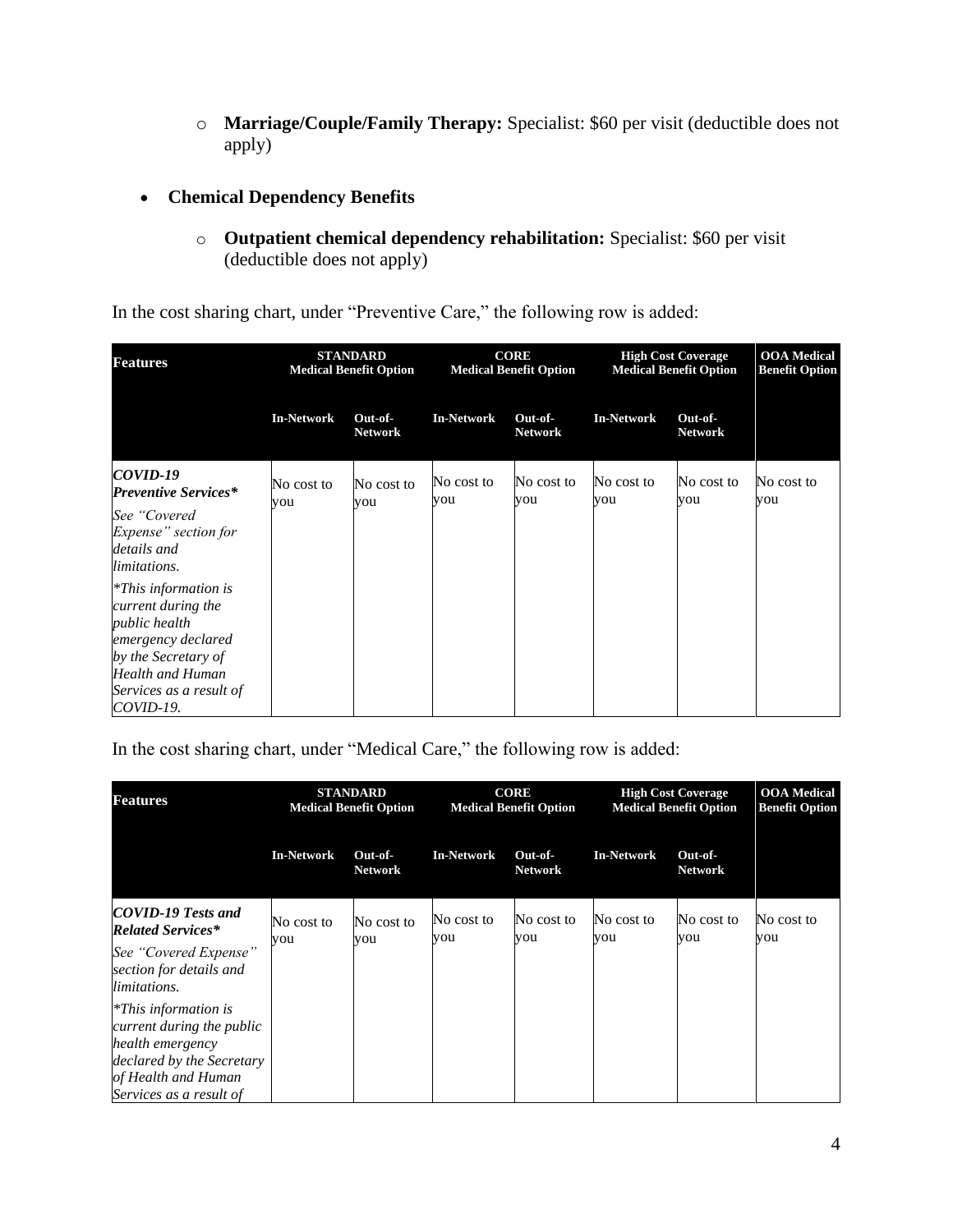| COVID-19. |  |  |  |  |
|-----------|--|--|--|--|
|           |  |  |  |  |

#### **COVERED EXPENSES (SPD, Pages 67-93)**

The following services are added:

• **COVID-19 Preventive Services:\*** Any "qualifying coronavirus preventive service" (within the meaning of 29 CFR § 2590.715–2713) with no cost-sharing. A qualifying coronavirus preventive services means an item, service, or immunization that is intended to prevent or mitigate coronavirus disease 2019 and has a rating of A or B in the recommendation of the USPSTF or is recommended by the Advisory Committee on Immunization Practices of the CDC. The Plan will cover any qualifying coronavirus preventive service within 15 business days after the date of the recommendation.

#### • **COVID-19 Tests and Related Items and Services:\***

- (1) COVID-19 Test(s): If your primary care provider or other medical professional orders or performs a COVID-19 test(s) because you have symptoms of COVID-19, because you were (or suspect you were) exposed to someone with COVID-19, or to confirm that you have an asymptomatic COVID-19 infection, such test(s) will be covered, as long as the test(s) has been approved by the Food & Drug Administration (FDA) or satisfies alternative standards under applicable law. However, COVID-19 Tests conducted to screen for general workplace health and safety, for public health surveillance for SARS-CoV-2, or for any other purpose not primarily intended for individualized diagnosis or treatment of COVID-19 or another health condition, including periodic work or school testing, or for purposes of travel, are not covered.
- (2) Related Items and Services: The part of any office visit (including telehealth visits), urgent care or emergency room visit related to testing and/or diagnosis of COVID-19, but only if the visit results in an order for, or administration of, COVID-19 diagnostic testing.
- (3) Payment will be made for 100% of the negotiated rate (or if there is no negotiated rate, the cash price for such service that is listed by the provider on a public website) for COVID-19 Tests and Related Items and Services.

**\***This information is current during the public health emergency declared by the Secretary of Health and Human Services as a result of COVID-19.

#### **WELL-BEING PROGRAM (SPD, Pages 99-100)**

Under the StayWell Rx bullet, the Co-Pay for brand name drugs is changed to \$30.

### **PRESCRIPTION DRUG PROGRAM (SPD, Pages 105-116)**

### **RETAIL DRUG COVERAGE (SPD, Pages 107-112)**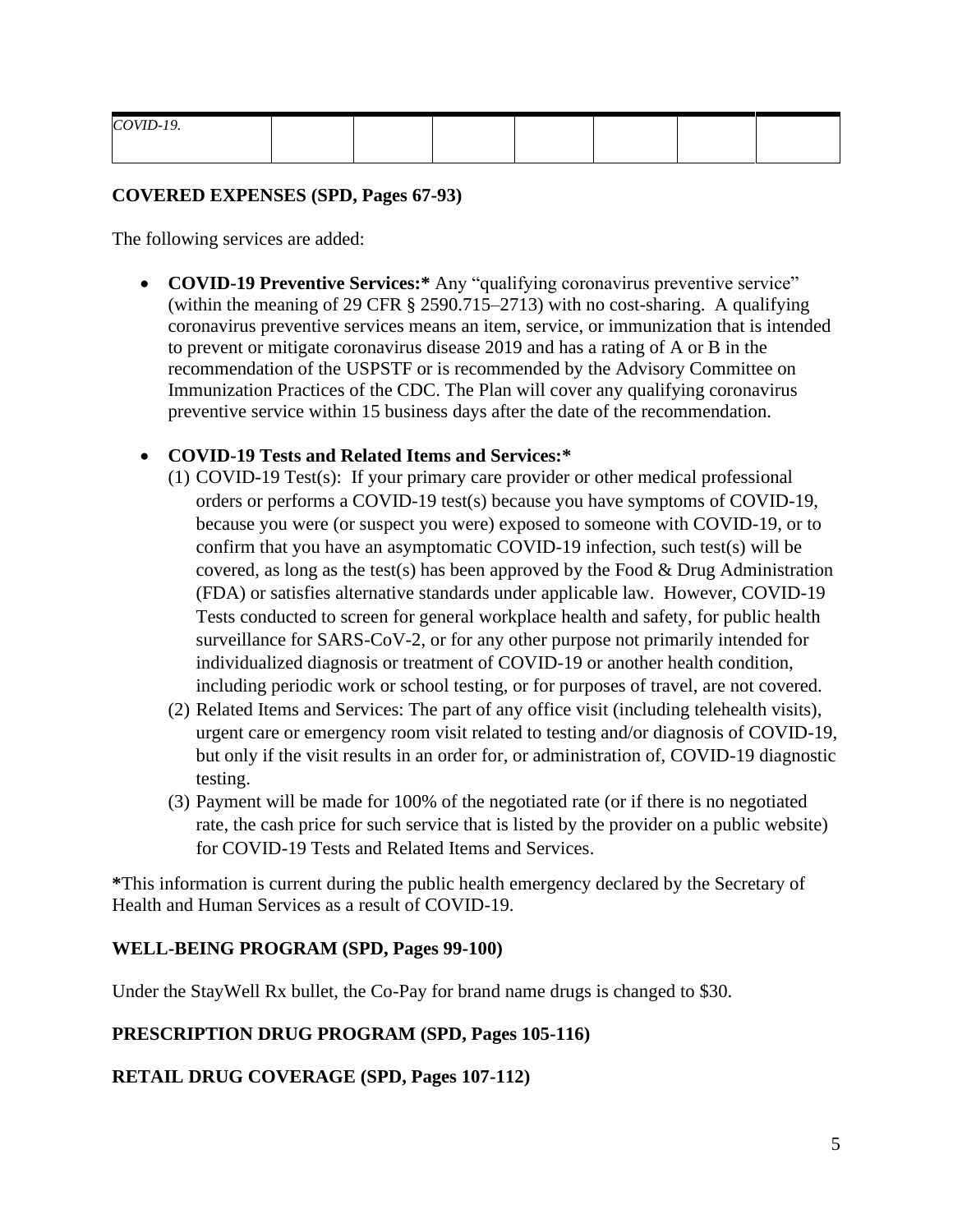### **SMART 90 PROGRAM (SPD, Page 112)**

In the last paragraph, the Co-Pay for brand name drugs through StayWell Rx is changed to \$30.

### **EXPRESS SCRIPTS MAIL ORDER PRESCRIPTION DRUG BENEFIT – OVERVIEW (SPD, Pages 112-113)**

In the third paragraph, the Co-Pay for brand name drugs through StayWell Rx is changed to \$30.

# **DENTAL BENEFITS (SPD, Pages 117-127)**

# **COVERAGE LEVELS (SPD, Page 119)**

The following provision is removed:

These coverage levels apply to employees represented by the APA, APFA, CWA-IBT, PAFCA, FSE and FCTIs represented by the TWU and Management/Support Staff:

The following provision is also removed:

These coverage levels apply to TWU-represented employees (excluding FSE and FCTIs):

- Employee Only
- Employee  $+1$  Dependent
- Employee  $+2$  or more Dependents

# **COST-SHARING BY DENTAL BENEFIT OPTION (SPD, Pages 119-120)**

The "TWU Dental Option" columns are removed.

The following heading over the "Plus" and "Basic" column is removed: "Management and Support Staff and team members represented by APA, APFA, CWA-IBT, PAFCA and TWU (only FSEs and FCTIs)."

### **COVERED EXPENSES (SPD, Pages 121-122)**

### **PREVENTIVE SERVICES (SPD, Pages 121-122)**

Under the "Routine X-rays" bullet, the following bullets are removed:

- o TWU
	- o Bitewing Twice per calendar year
	- $\circ$  Full mouth Once every three years

Under the "Flouride treatments" bullet, the following bullet is removed: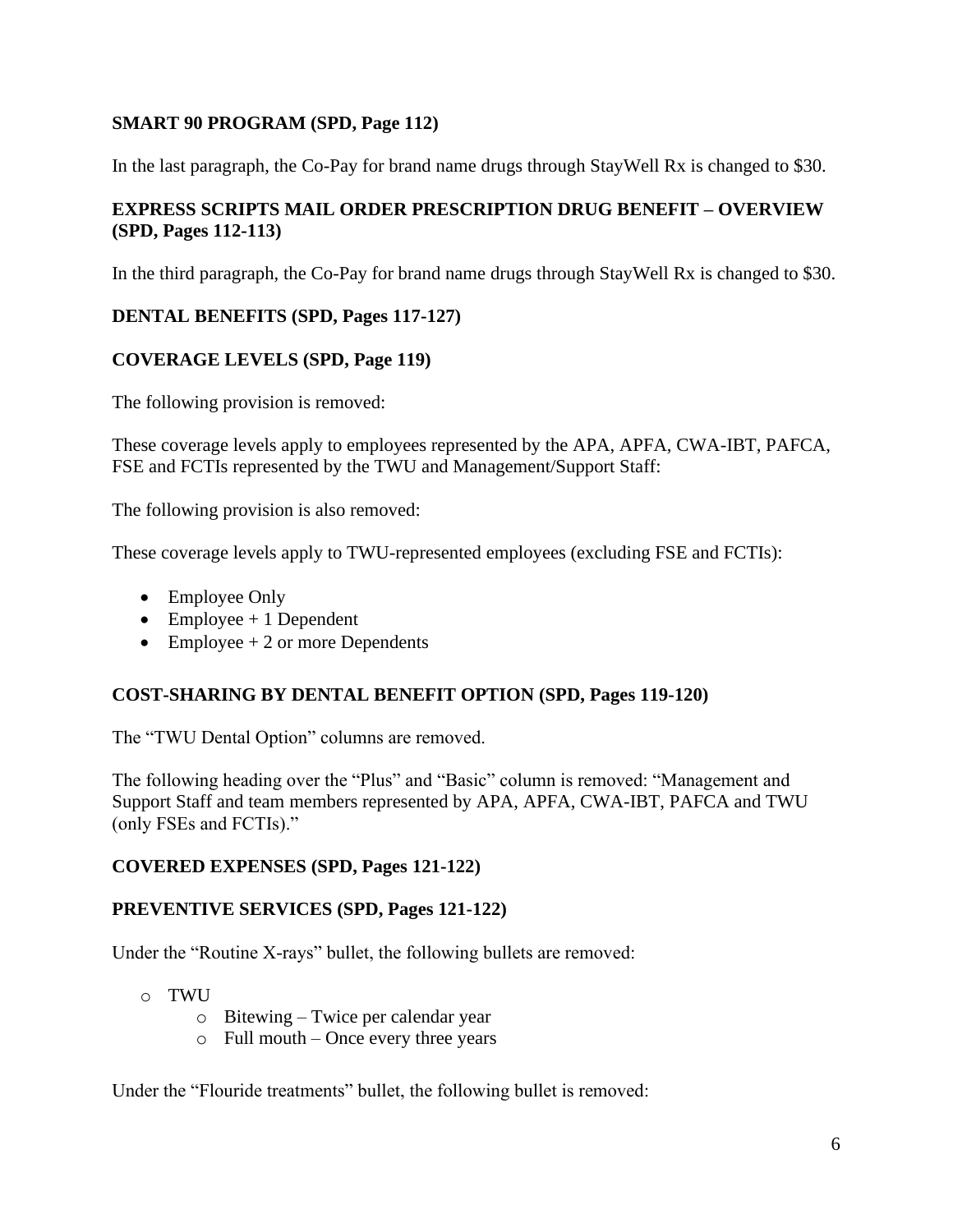o TWU – Once per calendar year to age 18

Under the "Sealants" bullet, the following bullet is removed:

o TWU – Under age 15

### **BASIC AND MAJOR SERVICES (SPD, Pages 122-124)**

Under the "Night guards" bullet, the following sentence is removed:

(Plus and Basic option only, excluded under the TWU plan)

### **EXCLUDED EXPENSES (SPD, Pages 124-126)**

The following bullet is removed:

• **Night guards**: Also referred to as occlusal guards and bruxism appliances. (TWU option only)

### **SPENDING ACCOUNTS (SPD, Page 126)**

This section is replaced in its entirety with the following:

Certain Out-of-Pocket Dental expenses may be eligible for reimbursement from your Health Care Flexible Spending Account, Health Savings Account (CORE Medical Benefit Option), Limited Purpose Health Care Flexible Spending Account (CORE Medical Benefit Option), or Health Reimbursement Arrangement (STANDARD, HIGH COST COVERAGE, and OUT-OF-AREA Medical Benefit Options under the Plan, or the PPO and OUT-OF-AREA Medical Benefit Options under the PPO Plan). (See "Covered Expenses" in the *Health Care Flexible Spending Account* section.)

### **SPENDING ACCOUNTS (SPD, Pages 137-154)**

### **OVERVIEW (SPD, Page 138)**

In the Spending Accounts chart, the following Applicable Medical Benefit Option columns are replaced in their entirety with the following:

- Health Care Flexible Spending Account (HCFSA): STANDARD, HIGH COST COVERAGE, OUT-OF-AREA, DFW ConnectedCare Plan in certain zip codes, and PPO and OUT-OF-AREA options under the PPO Plan.
- Dependent Care Flexible Spending Account (DCFSA): STANDARD, HIGH COST COVERAGE, OUT-OF-AREA, DFW ConnectedCare Plan in certain zip codes, and PPO and OUT-OF-AREA options under the PPO Plan.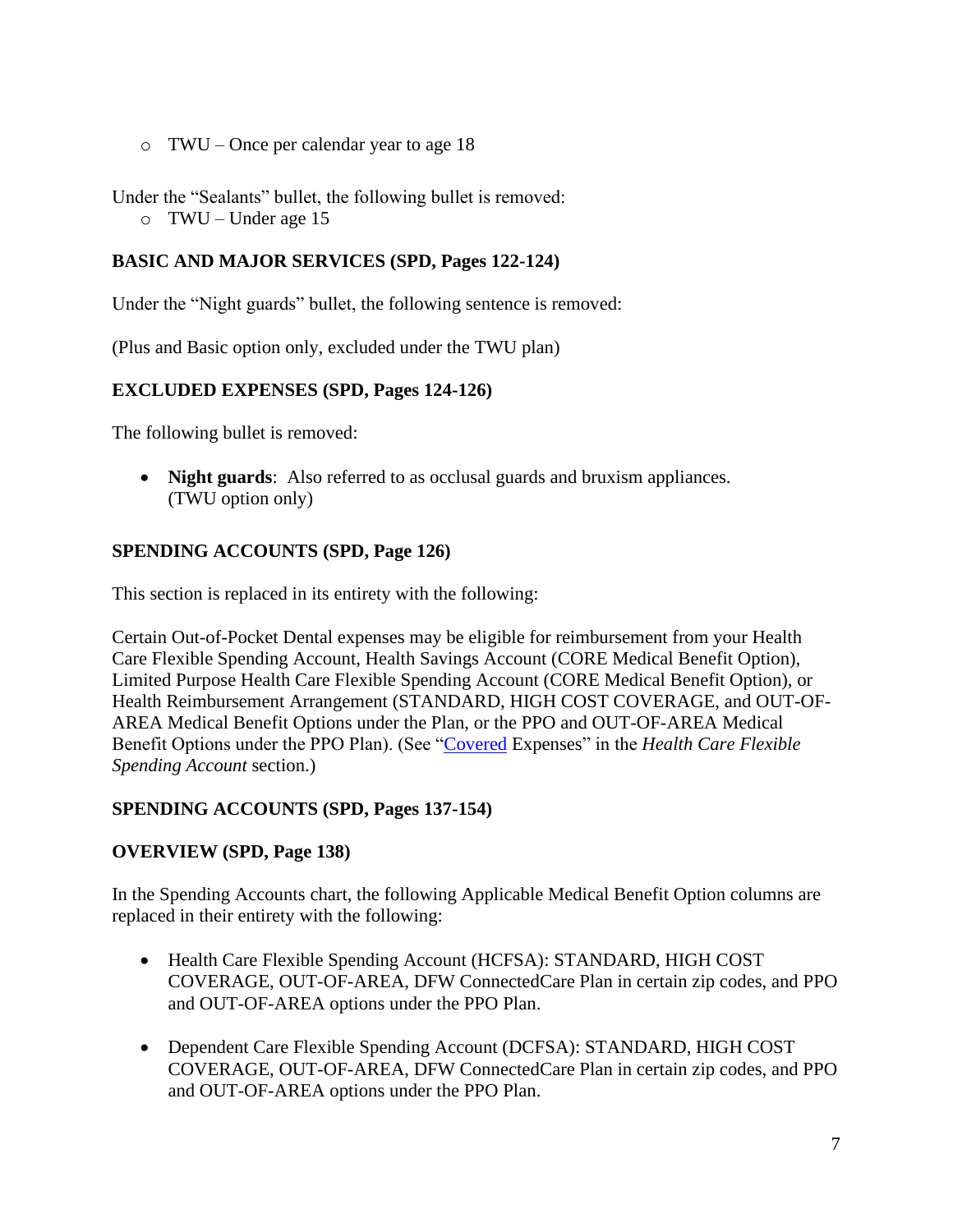In the Spending Accounts chart, the following row is replaced in its entirety with the following:

| <b>Account</b>              | <b>Applicable Medical</b><br><b>Benefit Option</b> | <b>Notes</b>                       |
|-----------------------------|----------------------------------------------------|------------------------------------|
| <b>Health Reimbursement</b> | STANDARD, HIGH COST                                | You must be enrolled in either the |
| Arrangement (HRA)           | COVERAGE, OUT-OF-                                  | STANDARD, HIGH COST                |
|                             | <b>AREA, DFW ConnectedCare</b>                     | COVERAGE, OUT-OF-AREA              |
|                             | Plan in certain zip codes, and                     | Medical Benefit Options, DFW       |
|                             | PPO and OUT-OF-AREA                                | ConnectedCare Plan in certain zip  |
|                             | options under the PPO Plan                         | codes, and PPO and OUT-OF-         |
|                             |                                                    | AREA options under the PPO Plan,   |
|                             |                                                    | and participate in the Well-Being  |
|                             |                                                    | Program.                           |

# **HEATLH CARE FLEXIBLE SPENDING ACCOUNT (HCFSA) (SPD, Pages 139-143)**

All references to \$2,700 are replaced with \$2,750.

All references to \$500 are replaced with \$550.

All references to 2020 are replaced with 2021.

# **\$500 CARRYOVER OF REMAINING AMOUNT BALANCE (SPD, Page 140)**

The first paragraph is replaced in its entirety:

If you have an HCFSA in 2020 and/or 2021, the Plan allows you to carryover the entire amount remaining unused in your 2020 and/or 2021 HCFSA as of the end of the 2020 or 2021 Plan Years, respectively. Such carryover amount may be used to pay or reimburse medical expenses during all of 2021 or 2022, as applicable.

# **SPECIAL PROVISIONS (SPD, Page 141)**

The following bullet is added:

• For the 2021 Plan Year only, you may stop or change your election mid-year without experiencing a Life Event. You may also start contributing to HCFSA. You may not stop or decrease your contributions below an amount that has already been contributed or reimbursed.

# **COVERED EXPENSES (SPD, Page 142)**

The bullets are replaced in their entirety with the following: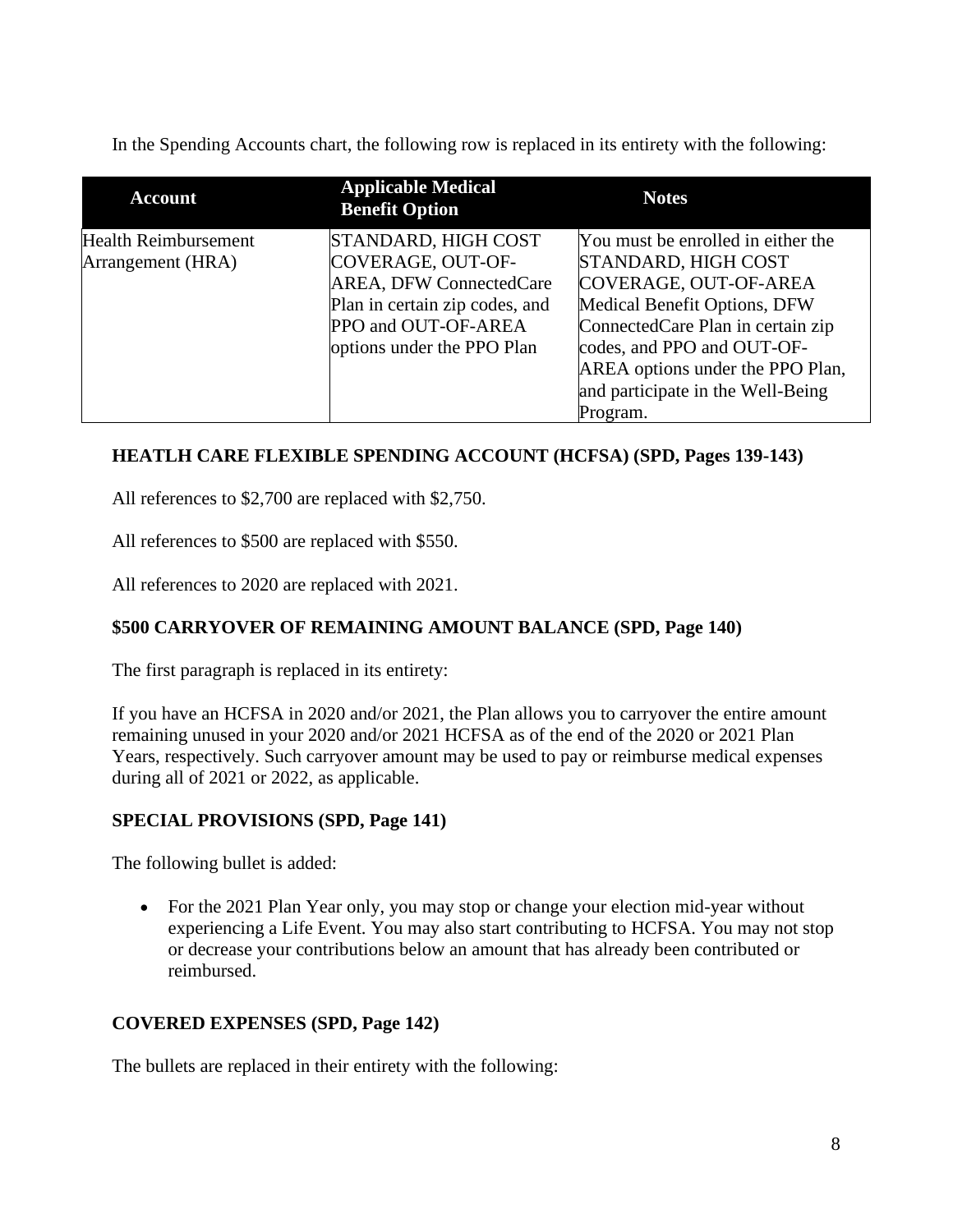- Out-of-Pocket expenses, Deductibles, Co-Insurance, Co-Pays, Prescription Drugs and supplies not paid by your Medical, Dental or Vision Benefit Options, whether your coverage is under a Company-sponsored Plan or any other health plan.
- Prescription drugs.
- Over-the-Counter medicine/drugs used to alleviate or treat personal injuries or sickness of the employee and/or the Eligible Dependents may be eligible for reimbursement through your HCFSA. For instance, pain reliever, antacid, allergy medicine, cold medicine or insulin.
- Menstrual care products (e.g., a tampon, pad, liner, cup, sponge, or similar product).
- Medical devices or items you may purchase such as bandages, crutches and contact lens solution.

# **EXCLUDED EXPENSES (SPD, Page 143)**

The following bullet is removed:

• Over-the-Counter drugs/medications without a Prescription

# **LIMITED PURPOSE FLEXIBLE SPENDING ACCOUNT (LPFSA) (SPD, Pages 144-146)**

All references to \$2,700 are replaced with \$2,750.

All references to \$500 are replaced with \$550.

All references to 2020 are replaced with 2021.

# **DEPENDENT CARE FLEXIBLE SPENDING ACCOUNT (DCFSA) (SPD, Pages 146-149)**

# **CONTRIBUTIONS (SPD, Page 147)**

Bullets one through four are replaced in its entirety with the following:

- A single employee may contribute up to \$5,000. For the 2021 Plan Year only, a single employee may contribute up to \$10,500.
- A couple filing a joint income tax return, where both Spouses participate in DCFSAs, may contribute a combined an amount of up to \$5,000. For the 2021 Plan Year only, a couple filing a joint income tax return, where both Spouseses participate in DCFSAs, may contribute up to \$10,500.
- A couple filing separate income tax return may each contribute up to \$2,500. For the 2021 Plan Year only, a couple filing a separate income tax return may each contribute up to \$5,250.
- A couple (if both individuals are employed) may contribute up to \$5,000 or the income amount of the lower-paid Spouse (if it is less than \$5,000). For the 2021 Plan Year only, a couple (if both individuals are employed) may contribute up to \$10,500 or the income amount of the lower-paid Spouse.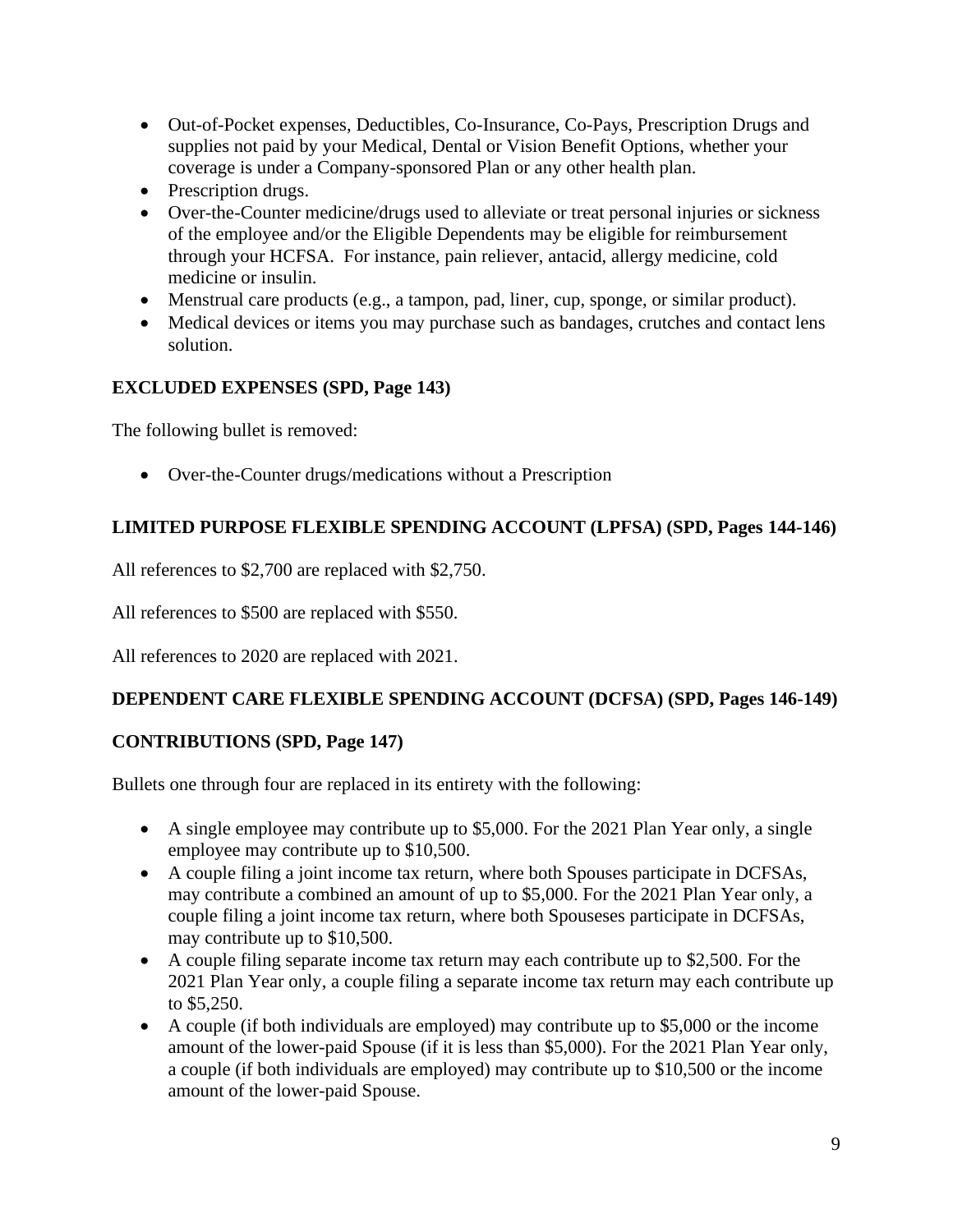The fifth bullet is replaced in its entirety with the following:

• If you are a Highly Compensated Employee, as defined by the Internal Revenue Code, your allowable annual pre-tax contribution may be less than \$5,000 per calendar year. For example, as defined by the Internal Revenue Code, for the 2021 Plan year a Highly Compensated Employee is an individual who has an annual income of \$130,000 or more in 2020. This amount may be subject to change, and you will be notified if your maximum contribution changes. For more information about Highly Compensated Employee limits, go to the [IRS website.](http://www.irs.gov/)

### **SPECIAL PROVISIONS (SPD, Page 148)**

The first bullet after the sentence ending in "special rules apply to mid-year election changes to your DCFSA" is replaced in its entirety with the following:

• You can only stop or change your election mid-year if you experience certain Life Events. However, for the 2021 Plan Year only, you may stop or change you elections mid-year without experiencing a Life Event. You may also start contributing to a DCFSA mid-year withouth experiencing a Life Event. You may not stop or decrease your contributions below amounts already contributed or reimbursed.

# **WHO IS COVERED (SPD, Page 148)**

The first bullet is replaced in its entirety with the following:

• Children who attained age 13 during the 2020 or 2021 Plan Year. For any subsequent Plan Years, children under age 13

# **COVERED EXPENSES (SPD, Page 148-149)**

The first bullet after the sentence ending "may only be reimbursed through your DCFSA if the Eligible Dependent" is replaced in its entirety:

• Children who attained age 13 during the 2020 or 2021 Plan Year (from unused 2020) DCFSA amounts only). For any subsequent Plan Years (or for expenses that exceed unused 2020 DCFSA amounts), a Child under 13; or

# **CARRYOVER OVER REMAINING ACCOUNT BALANCE**

If you have DCFSA in 2020 and/or 2021, the Plan allows you to carryover the entire amount remaining unused in your 2020 and/or 2021 DCFSA as of the end of the 2020 and 2021 Plan Years, respectively. Such carryover amount may be used to reimburse eligible day care expenses for your eligible adult and Child dependents.

# **HEALTH SAVINGS ACCOUNTS (SPD, Pages 149-154)**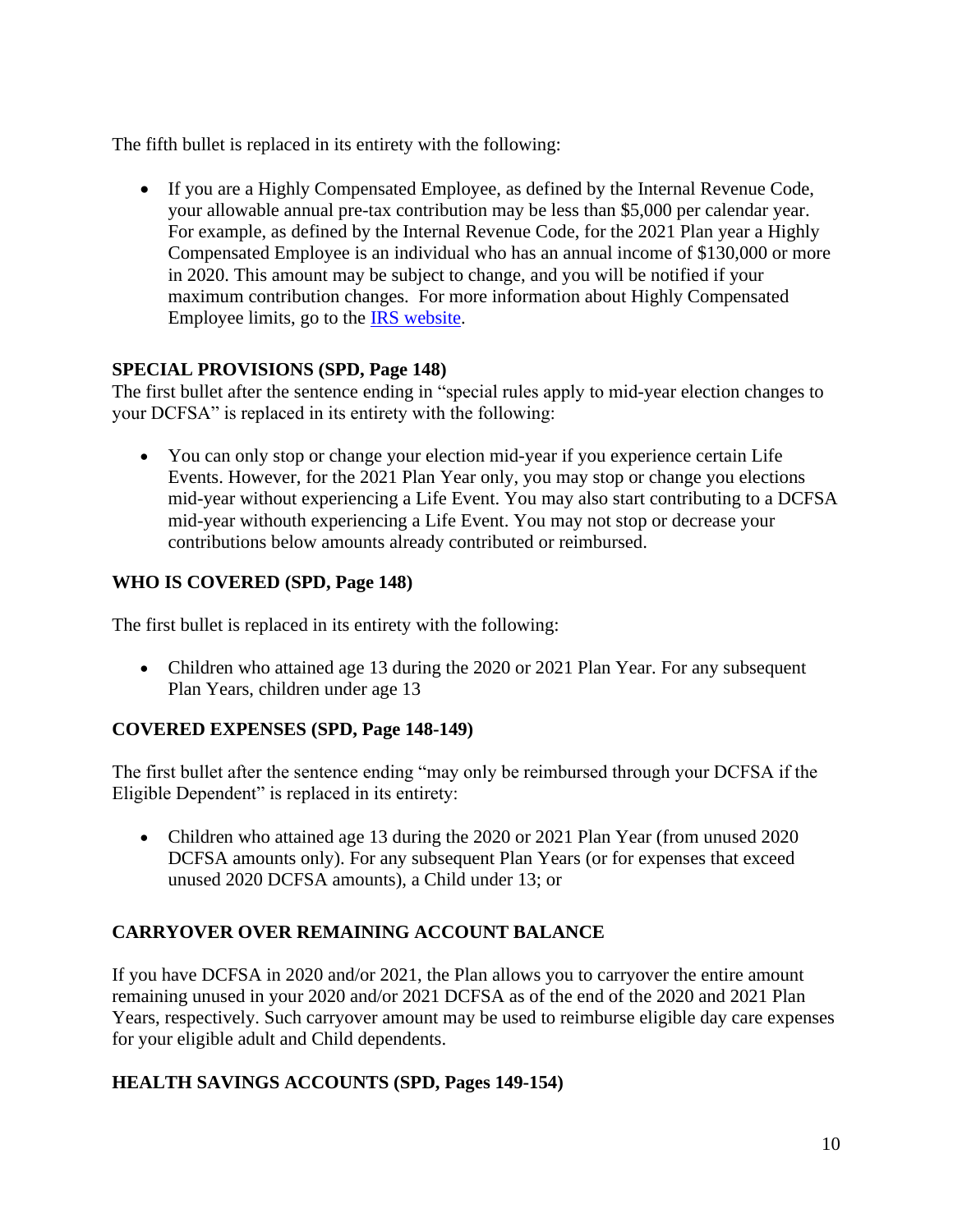# **CONTRIBUTIONS (SPD, Page 151)**

The chart is replaced in its entirety with the following:

| <b>Coverage Options</b>                                          | <b>Maximum HSA Contributions</b> |
|------------------------------------------------------------------|----------------------------------|
| <b>Employee Only</b>                                             | \$3,600                          |
| Employee + Spouse/Company-<br><b>Recognized Domestic Partner</b> | \$7,200                          |
| $Employee + Family$                                              | \$7,200                          |
| $Employee + Child (ren)$                                         | \$7,200                          |

### **HEALTH REIMBURSEMENT ACCOUNT (HRA) (SPD, Page 154)**

After all references to "the STANDARD, HIGH COST COVERAGE, or OUT-OF-AREA Medical Benefit Options, the DFW ConnectedCare Plan in certain zip codes," add the following: "or the PPO or OUT-OF-AREA Options in the PPO Plan."

### **LIFE INSURANCE BENEFITS (SPD, Pages 155-173)**

The life insurance benefits of Employees of American Airlines, Inc. who are covered by collective bargaining agreements entered into between Legacy US Airways, Inc. and the International Association of Machinists and Aerospace Workers ("IAM"), were converted from life insurance benefits under the American Airlines, Inc. Group Life and Disability Plan for Certain Legacy Employees, to life insurance benefits under this Plan.

Therefore, all references to "Ground Employees" shall be deemed to include Employees of American Airlines, Inc. who are covered by collective bargaining agreements entered into between Legacy US Airways, Inc. and the International Association of Machinists and Aerospace Workers ("IAM") ("IAM Employees").

#### **GROUND EMPLOYEES – ACCIDENTAL DEATH & DISMEMBERMENT (AD&D) INSURANCE BENEFITS (SPD, Pages 174-202)**

The Accidental Death & Dismemberment Insurance ("AD&D") benefits of Employees of American Airlines, Inc. who are covered by collective bargaining agreements entered into between Legacy US Airways, Inc. and the IAM, were converted from AD&D benefits under the American Airlines, Inc. Group Life and Disability Plan for Certain Legacy Employees, to AD&D benefits under this Plan.

Therefore, all references to "Ground Employees" shall be deemed to include IAM Employees.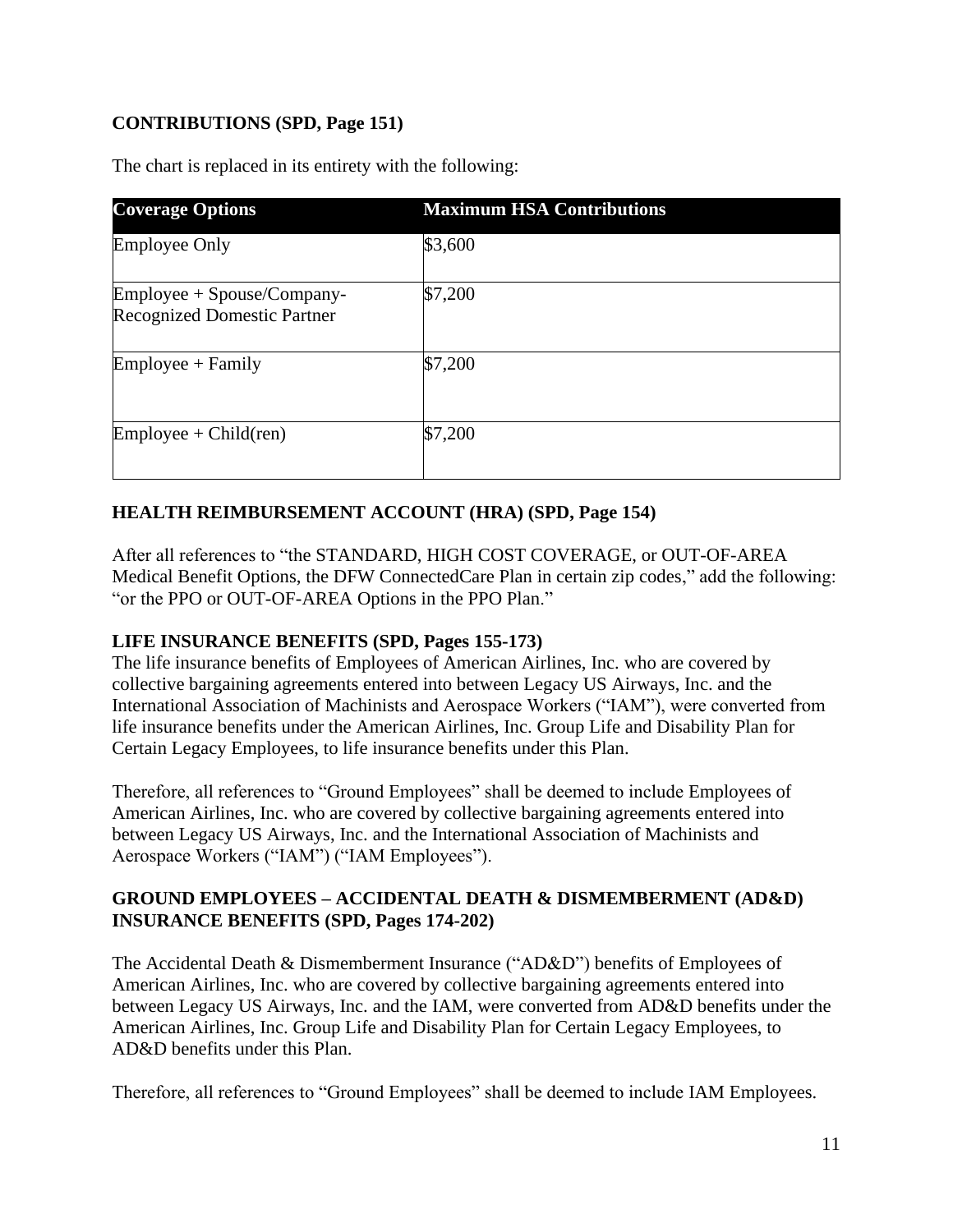# **GROUND EMPLOYEES – SHORT-TERM DISABILITY BENEFITS (SPD, Pages 203- 218)**

All references to "TWU-represented employees" are replaced with "FSE and FCTIs represented by the TWU."

### **OVERVIEW (SPD, Page 204)**

The following paragraph is added at the end of this section:

The following Ground Employees are not eligible to participate in the Short-Term Disability benefits under the Plan:

- Employees of American Airlines, Inc. who are covered by collective bargaining agreements entered into between Legacy US Airways, Inc. and the IAM.
- Employees of American Airlines, Inc. who are represented by the TWU (except for FSE and FCTIs).

A new chapter is added, as follows, immediately following the chapter titled "Flight Employees – Short Term Disability Benefits"

### **LONG-TERM DISABILITY BENEFITS (TWU AND IAM) (SPD, Page 231)**

The Plan includes long-term disability benefits for the following Employees:

- Employees of American Airlines, Inc. who are covered by collective bargaining agreements entered into between Legacy US Airways, Inc. and the IAM.
- Employees of American Airlines, Inc. who are represented by the TWU

The details of this coverage are contained in the insurance certificate on my.aa.com for long-term disability benefits for IAM and TWU-represented employees. This insurance certificate is incorporated into and is a part of this SPD.

### **ADDITIONAL RULES THAT APPLY TO THE PLAN (SPD, Pages 231-252)**

### **NOTICE OF PRIVACY RIGHTS (SPD, Pages 244-247)**

The first paragraph is replaced in its entirety with the following:

This notice describes how your protected health information or PHI may be used or disclosed under the privacy and security rules of the Health Insurance Portability and Accountability Act of 1996, as amended ("HIPAA"). It applies to the health care components of the following plans: American Airlines, Inc. Health & Welfare Plan for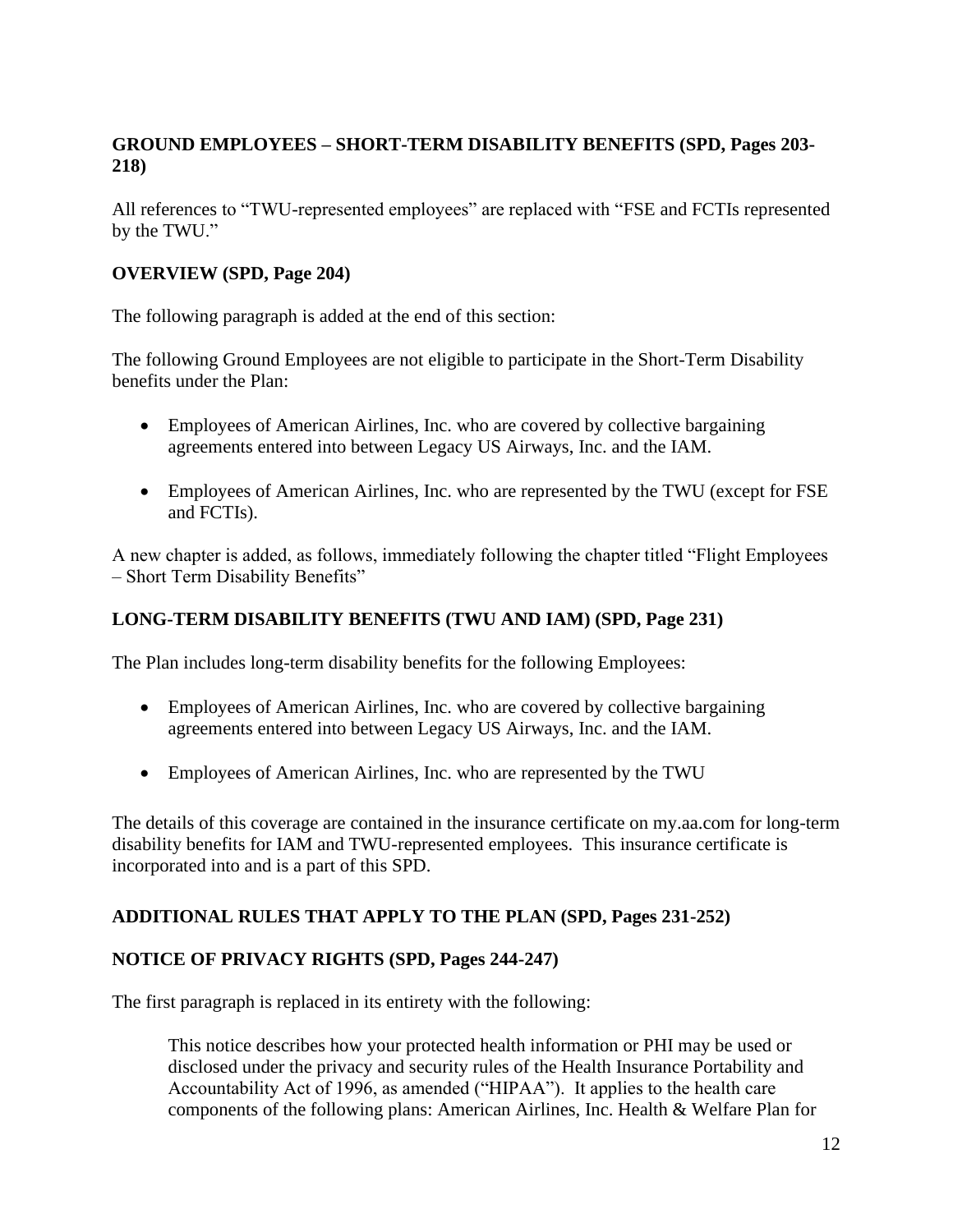Active Employees, the Supplemental Medical Plan for Employees of Participating American Airlines Group Subsidiaries, the American Airlines, Inc. Health and Life Plan for Retirees, the TWA Retiree Health and Life Benefit Plan, the American Airlines, Inc. PPO Plan, the American Airlines, Inc. DFW ConnectedCare Plan, and any other group health plan for which American Airlines, Inc. ("American") or its delegate serves as Plan Administrator (collectively, the "Plan").

### **PREMIUM ASSISTANCE UNDER MEDICAID AND THE CHILDREN'S HEALTH INSURANCE PROGRAM (CHIP) (SPD, Pages 247-252)**

Effective July 31 2021, this section is replaced in its entirety with the following:

If you or your children are eligible for Medicaid or CHIP and you're eligible for health coverage from your employer, your state may have a premium assistance program that can help pay for coverage, using funds from their Medicaid or CHIP programs. If you or your children aren't eligible for Medicaid or CHIP, you won't be eligible for these premium assistance programs but you may be able to buy individual insurance coverage through the Health Insurance Marketplace. For more information, visit **[www.healthcare.gov](http://www.healthcare.gov/)**.

If you or your dependents are already enrolled in Medicaid or CHIP and you live in a State listed below, contact your State Medicaid or CHIP office to find out if premium assistance is available.

If you or your dependents are NOT currently enrolled in Medicaid or CHIP, and you think you or any of your dependents might be eligible for either of these programs, contact your State Medicaid or CHIP office or dial **1-877-KIDS NOW** or **[www.insurekidsnow.gov](http://www.insurekidsnow.gov/)** to find out how to apply. If you qualify, ask your state if it has a program that might help you pay the premiums for an employer-sponsored plan.

If you or your dependents are eligible for premium assistance under Medicaid or CHIP, as well as eligible under your employer plan, your employer must allow you to enroll in your employer plan if you aren't already enrolled. This is called a "special enrollment" opportunity, and **you must request coverage within 60 days of being determined eligible for premium assistance**. If you have questions about enrolling in your employer plan, contact the Department of Labor at **[www.askebsa.dol.gov](http://www.askebsa.dol.gov/)** or call **1-866-444-EBSA (3272)**.

**If you live in one of the following states, you may be eligible for assistance paying your employer health plan premiums. The following list of states is current as of July 31, 2021. Contact your State for more information on eligibility –**

| <b>ALABAMA – Medicaid</b> | <b>COLORADO – Health First Colorado</b>     |
|---------------------------|---------------------------------------------|
|                           | (Colorado's Medicaid Program) & Child       |
|                           | <b>Health Plan Plus <math>(CHP+)</math></b> |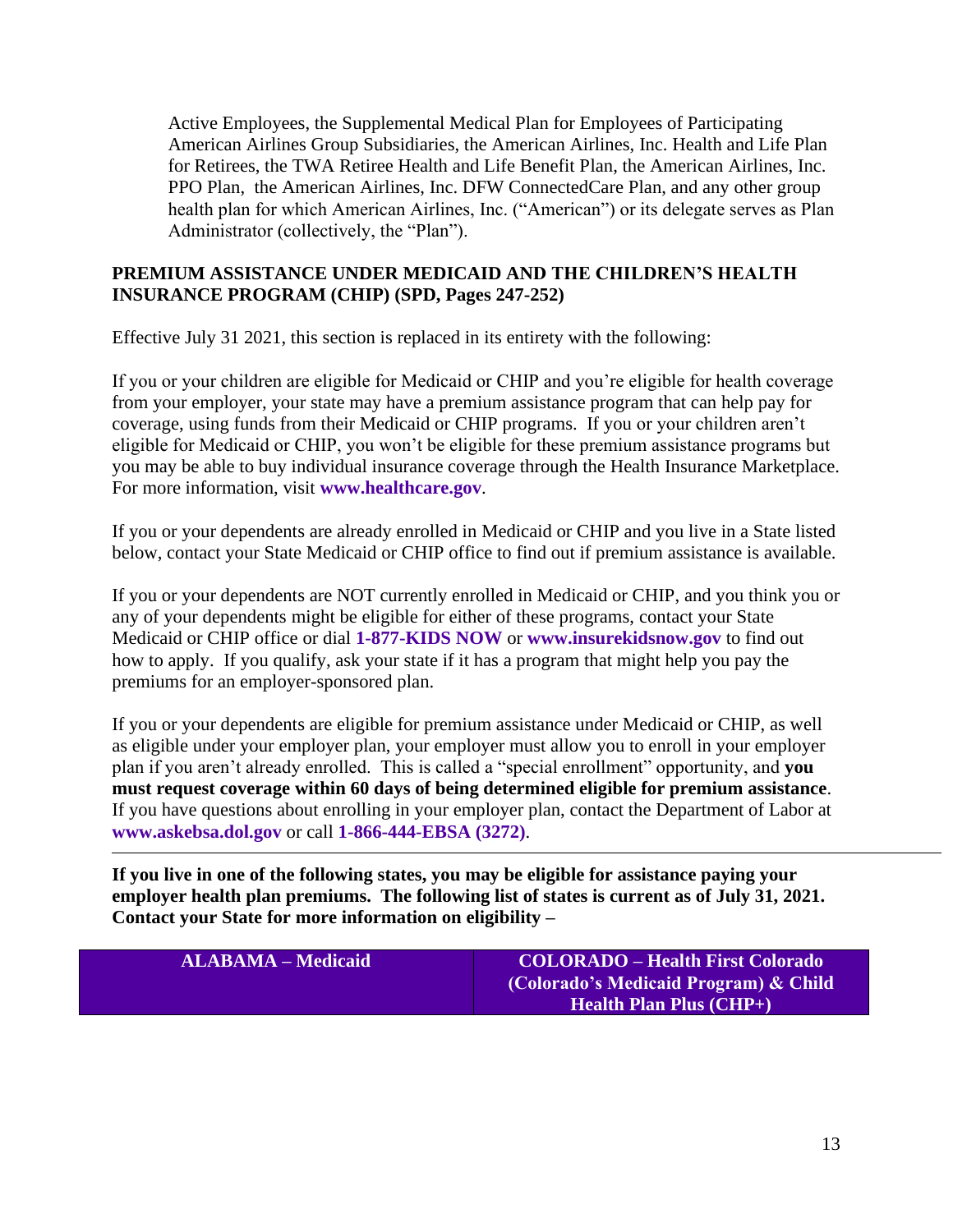| Website: http://myalhipp.com/                          | Health First Colorado Website:                   |
|--------------------------------------------------------|--------------------------------------------------|
| Phone: 1-855-692-5447                                  | https://www.healthfirstcolorado.com/             |
|                                                        | Health First Colorado Member Contact Center:     |
|                                                        | 1-800-221-3943/ State Relay 711                  |
|                                                        | $CHP+$ :                                         |
|                                                        | https://www.colorado.gov/pacific/hcpf/child-     |
|                                                        | health-plan-plus                                 |
|                                                        | CHP+ Customer Service: 1-800-359-1991/ State     |
|                                                        | Relay 711                                        |
|                                                        | Health Insurance Buy-In Program                  |
|                                                        | (HIBI): https://www.colorado.gov/pacific/hcpf/he |
|                                                        | alth-insurance-buy-program                       |
|                                                        | HIBI Customer Service: 1-855-692-6442            |
| <b>ALASKA - Medicaid</b>                               | <b>FLORIDA - Medicaid</b>                        |
| The AK Health Insurance Premium Payment                | Website:                                         |
| Program                                                | https://www.flmedicaidtplrecovery.com/flmedicai  |
| Website: http://myakhipp.com/                          | dtplrecovery.com/hipp/index.html                 |
| Phone: 1-866-251-4861                                  | Phone: 1-877-357-3268                            |
| Email: CustomerService@MyAKHIPP.com                    |                                                  |
| Medicaid Eligibility:                                  |                                                  |
| http://dhss.alaska.gov/dpa/Pages/medicaid/default      |                                                  |
| .aspx                                                  |                                                  |
| <b>ARKANSAS</b> - Medicaid                             | <b>GEORGIA - Medicaid</b>                        |
| Website: http://myarhipp.com/                          | Website: https://medicaid.georgia.gov/health-    |
| Phone: 1-855-MyARHIPP (855-692-7447)                   | insurance-premium-payment-program-hipp           |
|                                                        | Phone: 678-564-1162 ext 2131                     |
| <b>CALIFORNIA - Medicaid</b>                           | <b>INDIANA</b> - Medicaid                        |
| Website:                                               | Healthy Indiana Plan for low-income adults 19-64 |
| Health Insurance Premium Payment (HIPP)                | Website: http://www.in.gov/fssa/hip/             |
| Program                                                |                                                  |
|                                                        | Phone: 1-877-438-4479                            |
| http://dhcs.ca.gov/hipp                                | All other Medicaid                               |
| Phone: 916-445-8322                                    | Website: https://www.in.gov/medicaid/            |
| Email: hipp@dhcs.ca.gov                                | Phone 1-800-457-4584                             |
| <b>IOWA</b> – Medicaid and CHIP (Hawki)                | <b>MONTANA - Medicaid</b>                        |
| Medicaid Website:                                      | Website:                                         |
| https://dhs.iowa.gov/ime/members                       | http://dphhs.mt.gov/MontanaHealthcarePrograms/   |
| Medicaid Phone: 1-800-338-8366                         | <b>HIPP</b>                                      |
| Hawki Website:                                         | Phone: 1-800-694-3084                            |
| http://dhs.iowa.gov/Hawki                              |                                                  |
| Hawki Phone: 1-800-257-8563                            |                                                  |
| <b>HIPP Website:</b>                                   |                                                  |
| https://dhs.iowa.gov/ime/members/medicaid-a-to-        |                                                  |
| Z/hipp                                                 |                                                  |
| HIPP Phone: 1-888-346-9562<br><b>KANSAS - Medicaid</b> | <b>NEBRASKA – Medicaid</b>                       |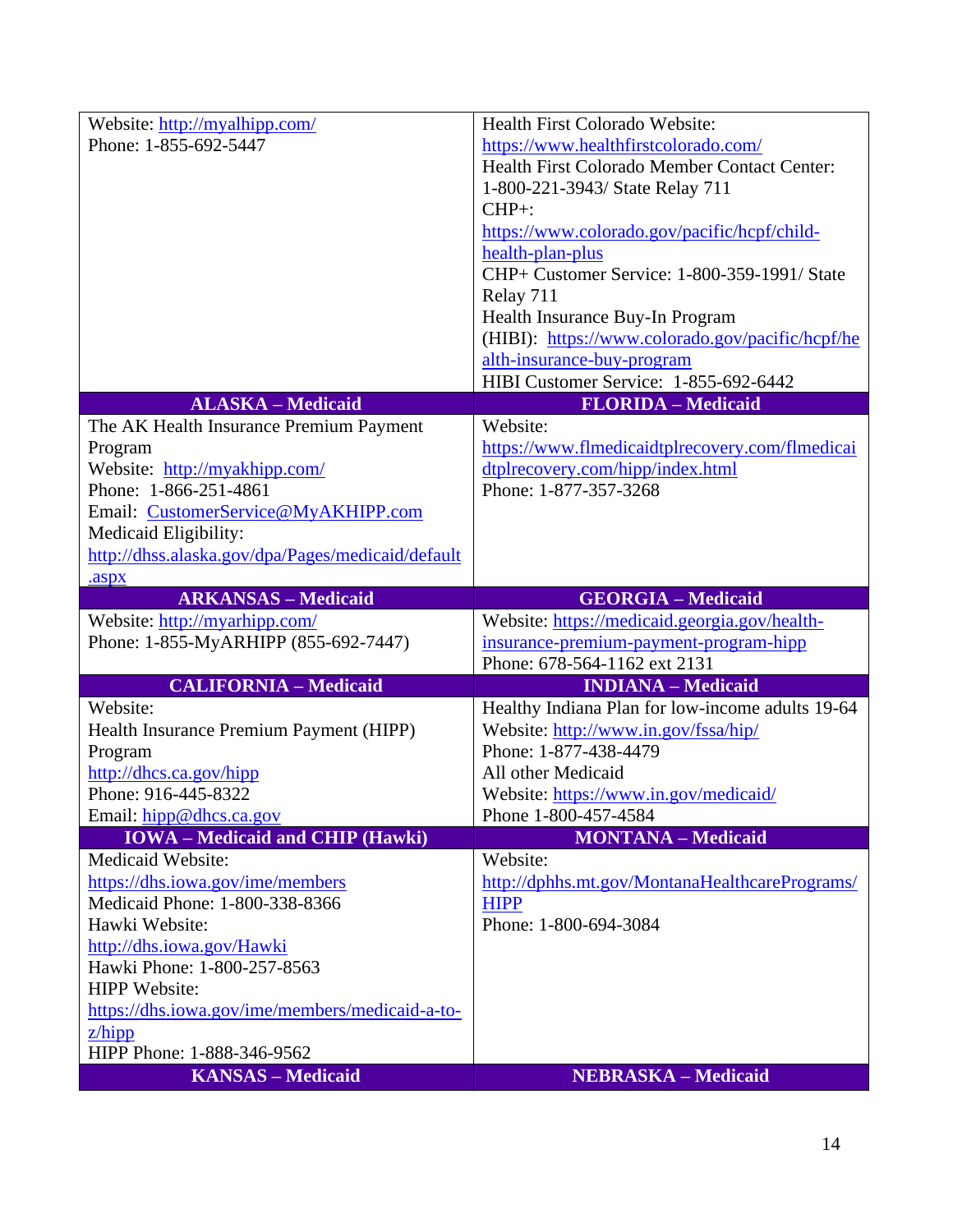| TTY: Maine relay 711<br>Private Health Insurance Premium Webpage:<br>https://www.maine.gov/dhhs/ofi/applications-<br>forms<br>Phone: -800-977-6740.<br>TTY: Maine relay 711<br><b>MASSACHUSETTS - Medicaid and CHIP</b><br>Website: https://www.mass.gov/info-<br>details/masshealth-premium-assistance-pa<br>Phone: 1-800-862-4840 | <b>CHIP</b> Website:<br>http://www.njfamilycare.org/index.html<br>CHIP Phone: 1-800-701-0710<br><b>NEW YORK - Medicaid</b><br>Website:<br>https://www.health.ny.gov/health_care/medicaid/<br>Phone: 1-800-541-2831 |
|-------------------------------------------------------------------------------------------------------------------------------------------------------------------------------------------------------------------------------------------------------------------------------------------------------------------------------------|--------------------------------------------------------------------------------------------------------------------------------------------------------------------------------------------------------------------|
|                                                                                                                                                                                                                                                                                                                                     |                                                                                                                                                                                                                    |
|                                                                                                                                                                                                                                                                                                                                     |                                                                                                                                                                                                                    |
|                                                                                                                                                                                                                                                                                                                                     |                                                                                                                                                                                                                    |
|                                                                                                                                                                                                                                                                                                                                     |                                                                                                                                                                                                                    |
|                                                                                                                                                                                                                                                                                                                                     |                                                                                                                                                                                                                    |
|                                                                                                                                                                                                                                                                                                                                     |                                                                                                                                                                                                                    |
| Phone: 1-800-442-6003                                                                                                                                                                                                                                                                                                               | Medicaid Phone: 609-631-2392                                                                                                                                                                                       |
| https://www.maine.gov/dhhs/ofi/applications-<br>forms                                                                                                                                                                                                                                                                               | http://www.state.nj.us/humanservices/<br>dmahs/clients/medicaid/                                                                                                                                                   |
| <b>Enrollment Website:</b>                                                                                                                                                                                                                                                                                                          | Medicaid Website:                                                                                                                                                                                                  |
| <b>MAINE - Medicaid</b>                                                                                                                                                                                                                                                                                                             | <b>NEW JERSEY - Medicaid and CHIP</b>                                                                                                                                                                              |
| 855-618-5488 (LaHIPP)                                                                                                                                                                                                                                                                                                               |                                                                                                                                                                                                                    |
| Phone: 1-888-342-6207 (Medicaid hotline) or 1-                                                                                                                                                                                                                                                                                      | Toll free number for the HIPP program: 1-800-<br>852-3345, ext 5218                                                                                                                                                |
| www.ldh.la.gov/lahipp                                                                                                                                                                                                                                                                                                               | Phone: 603-271-5218                                                                                                                                                                                                |
| Website: www.medicaid.la.gov or                                                                                                                                                                                                                                                                                                     | Website: https://www.dhhs.nh.gov/oii/hipp.htm                                                                                                                                                                      |
| Kentucky Medicaid Website: https://chfs.ky.gov<br><b>LOUISIANA - Medicaid</b>                                                                                                                                                                                                                                                       | <b>NEW HAMPSHIRE - Medicaid</b>                                                                                                                                                                                    |
|                                                                                                                                                                                                                                                                                                                                     |                                                                                                                                                                                                                    |
| https://kidshealth.ky.gov/Pages/index.aspx<br>Phone: 1-877-524-4718                                                                                                                                                                                                                                                                 |                                                                                                                                                                                                                    |
| <b>KCHIP Website:</b>                                                                                                                                                                                                                                                                                                               |                                                                                                                                                                                                                    |
| Email: KIHIPP.PROGRAM@ky.gov                                                                                                                                                                                                                                                                                                        |                                                                                                                                                                                                                    |
| ihipp.aspx<br>Phone: 1-855-459-6328                                                                                                                                                                                                                                                                                                 |                                                                                                                                                                                                                    |
| https://chfs.ky.gov/agencies/dms/member/Pages/k                                                                                                                                                                                                                                                                                     |                                                                                                                                                                                                                    |
| Kentucky Integrated Health Insurance Premium<br>Payment Program (KI-HIPP) Website:                                                                                                                                                                                                                                                  | Medicaid Website: http://dhcfp.nv.gov<br>Medicaid Phone: 1-800-992-0900                                                                                                                                            |
| <b>KENTUCKY-Medicaid</b>                                                                                                                                                                                                                                                                                                            | <b>NEVADA - Medicaid</b>                                                                                                                                                                                           |
|                                                                                                                                                                                                                                                                                                                                     | Omaha: 402-595-1178                                                                                                                                                                                                |
|                                                                                                                                                                                                                                                                                                                                     |                                                                                                                                                                                                                    |
| Phone: 1-800-792-4884                                                                                                                                                                                                                                                                                                               | Phone: 1-855-632-7633<br>Lincoln: 402-473-7000                                                                                                                                                                     |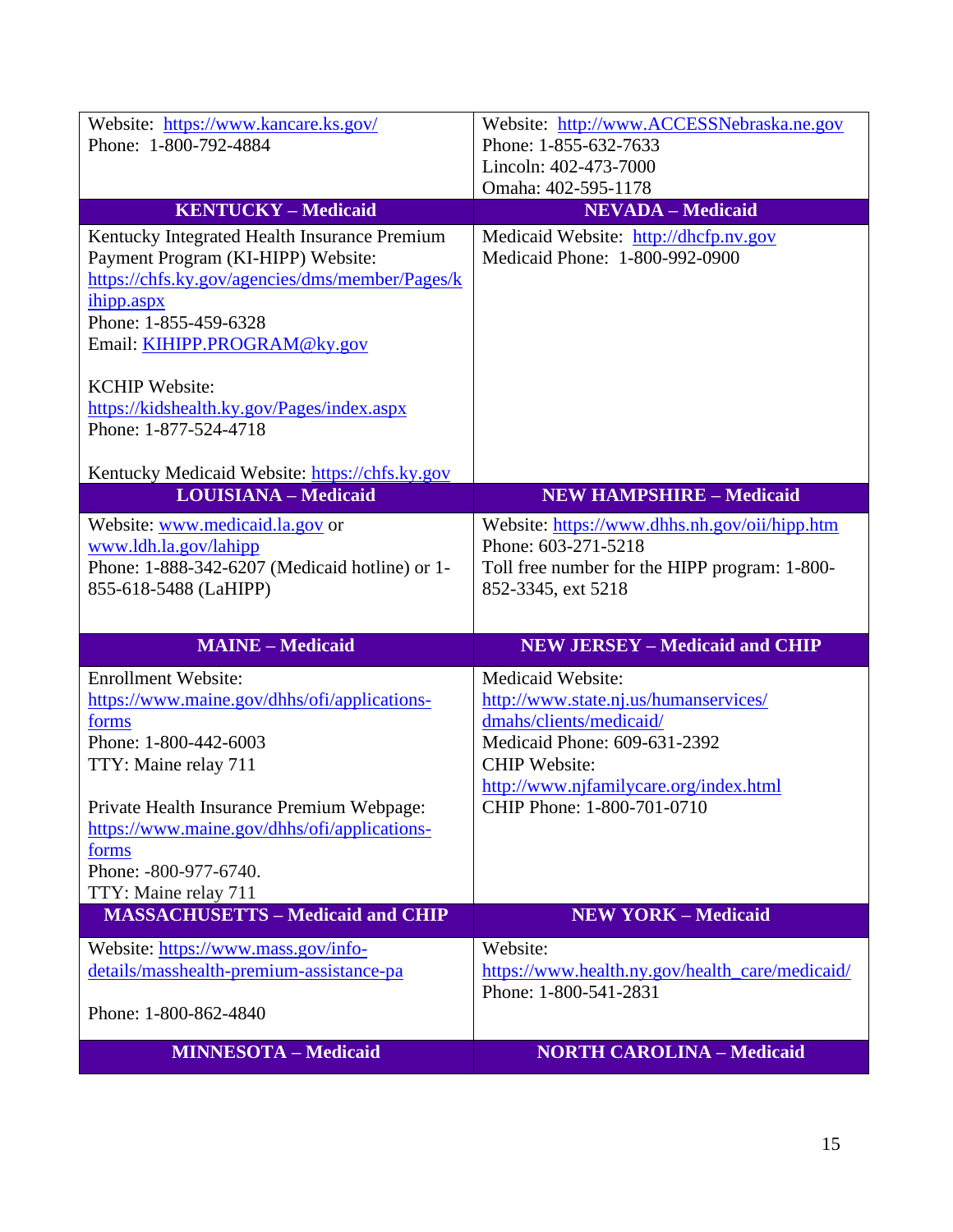| Website:                                         | Website: https://medicaid.ncdhhs.gov/                                       |
|--------------------------------------------------|-----------------------------------------------------------------------------|
| https://mn.gov/dhs/people-we-serve/children-and- | Phone: 919-855-4100                                                         |
| families/health-care/health-care-                |                                                                             |
| programs/programs-and-services/other-            |                                                                             |
| insurance.jsp                                    |                                                                             |
| Phone: 1-800-657-3739                            |                                                                             |
|                                                  |                                                                             |
| <b>MISSOURI-Medicaid</b>                         | <b>NORTH DAKOTA - Medicaid</b>                                              |
| Website:                                         | Website:                                                                    |
|                                                  |                                                                             |
| http://www.dss.mo.gov/mhd/participants/pages/hi  | http://www.nd.gov/dhs/services/medicalserv/medi                             |
| pp.htm                                           | caid/                                                                       |
| Phone: 573-751-2005                              | Phone: 1-844-854-4825                                                       |
| <b>OKLAHOMA</b> - Medicaid and CHIP              | <b>UTAH - Medicaid and CHIP</b>                                             |
| Website: http://www.insureoklahoma.org           | Medicaid Website: https://medicaid.utah.gov/                                |
| Phone: 1-888-365-3742                            | CHIP Website: http://health.utah.gov/chip                                   |
|                                                  | Phone: 1-877-543-7669                                                       |
| <b>OREGON</b> - Medicaid                         | <b>VERMONT-Medicaid</b>                                                     |
| Website:                                         | Website: http://www.greenmountaincare.org/                                  |
| http://healthcare.orgon.gov/Pages/index.aspx     | Phone: 1-800-250-8427                                                       |
|                                                  |                                                                             |
| http://www.oregonhealthcare.gov/index-es.html    |                                                                             |
| Phone: 1-800-699-9075                            |                                                                             |
| <b>PENNSYLVANIA - Medicaid</b>                   | <b>VIRGINIA - Medicaid and CHIP</b>                                         |
| Website:                                         | Website: https://www.coverva.org/en/famis-select                            |
| https://www.dhs.pa.gov/providers/Providers/Pag   | https://www.coverva.org/en/hipp                                             |
| es/Medical/HIPP-Program.aspx                     | Medicaid Phone: 1-800-432-5924                                              |
| Phone: 1-800-692-7462                            | <b>CHIP Phone:</b><br>1-800-432-5924                                        |
| <b>RHODE ISLAND - Medicaid and CHIP</b>          | <b>WASHINGTON - Medicaid</b>                                                |
|                                                  |                                                                             |
| Website: http://www.eohhs.ri.gov/                | Website: https://www.hca.wa.gov/                                            |
| Phone: 1-855-697-4347, or 401-462-0311           | Phone: 1-800-562-3022                                                       |
| (Direct RIte Share Line)                         |                                                                             |
| <b>SOUTH CAROLINA - Medicaid</b>                 | <b>WEST VIRGINIA – Medicaid</b>                                             |
| Website: https://www.scdhhs.gov                  | Website: http://mywvhipp.com/                                               |
| Phone: 1-888-549-0820                            | Toll-free phone: 1-855-MyWVHIPP (1-855-699-                                 |
|                                                  | 8447)                                                                       |
| <b>SOUTH DAKOTA - Medicaid</b>                   | <b>WISCONSIN - Medicaid and CHIP</b>                                        |
| Website: http://dss.sd.gov                       | Website:                                                                    |
| Phone: 1-888-828-0059                            | https://www.dhs.wisconsin.gov/badgercareplus/p-                             |
|                                                  | 10095.htm                                                                   |
|                                                  | Phone: 1-800-362-3002                                                       |
| <b>TEXAS - Medicaid</b>                          | <b>WYOMING - Medicaid</b>                                                   |
|                                                  |                                                                             |
| Website: http://gethipptexas.com/                | Website:                                                                    |
| Phone: 1-800-440-0493                            |                                                                             |
|                                                  | https://health.wyo.gov/healthcarefin/medicaid/progr<br>ams-and-eligibility/ |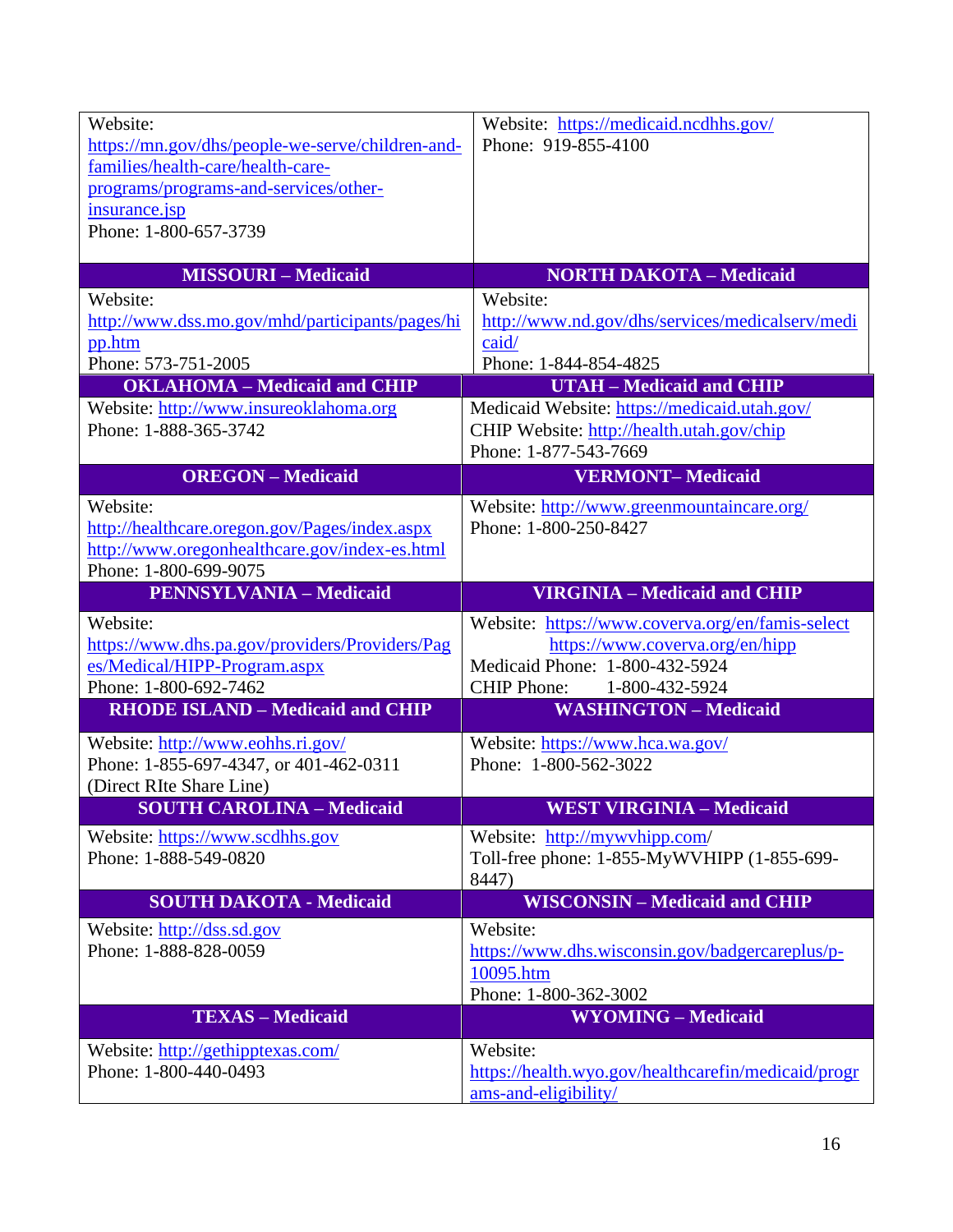|--|

To see if any other states have added a premium assistance program since July 31, 2021, or for more information on special enrollment rights, contact either:

| U.S. Department of Labor                                                           | U.S. Department of Health and Human |
|------------------------------------------------------------------------------------|-------------------------------------|
| <b>Services</b>                                                                    |                                     |
| Employee Benefits Security Administration Centers for Medicare & Medicaid Services |                                     |
| www.dol.gov/agencies/ebsa                                                          | www.cms.hhs.gov                     |
| 1-866-444-EBSA (3272)                                                              | 1-877-267-2323, Menu Option 4, Ext. |
| 61565                                                                              |                                     |
| <b>COBRA (SPD, Pages 253-259)</b>                                                  |                                     |

The following paragraph is added on page 255 after the bullet ending in "layoff or termination of your employment for any reasons (except in the event of termination for gross misconduct):"

Notwithstanding the above, the 18-month period may be extended to a maximum of 36 months if the following conditions are satisfied:

- The extended COBRA period is specified in the terms of a written agreement between the Company and the Eligible Employee.
- The Eligible Employee is charged the full COBRA premium.

If the Company offers this extended continuation coverage, all rules governing COBRA continuation coverage described in this Section apply to such coverage.

# **OVERVIEW (SPD, Page 254)**

In the fourth bullet, the references to \$500 are replaced with \$550.

### **CLAIMS PROCEDURES (SPD, Pages 260-277)**

### **APPEALING AN ADVERSE BENEFIT DETERMINATION (SPD, Pages 268-269)**

Second Level Appeals are also conducted by the Network/Claim Administrator, except for Health Care Flexible Spending Account, Dependent Care Flexible Spending Account, and Limited Purpose Flexible Spending Account. Second level appeals for those benefits are conducted by the EBC or its delegate at American Airlines, Inc.

### **SECOND LEVEL APPEAL (SPD, Pages 270-272)**

Notwithstanding anything to the contrary in this section, for Pilot STD, Second Level Appeals are conducted by the Network/Claim Administrator, and not the EBC.

### **PLAN ADMINISTRATION (SPD, Pages 278-283)**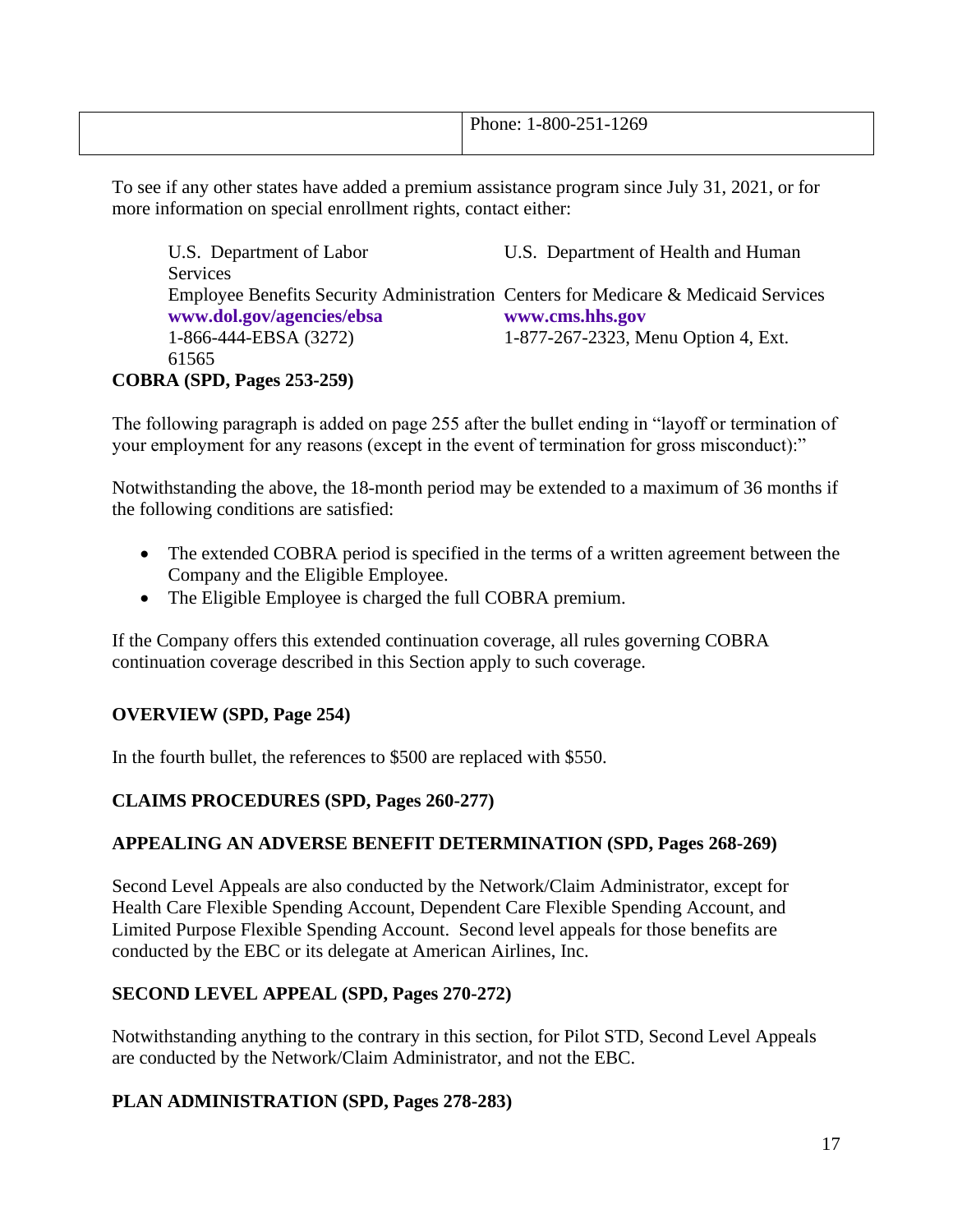### **The Plan Administrator for Second Level Claim Appeals for Pilot STD, Administrative/Eligibility/Enrollment, HCFSA, DCFSA, and LPFSA (SPD, Page 280)**

The heading "The Plan Administrator for Second Level Claim Appeals for Pilot STD, Administrative/Eligibility/Enrollment, HCFSA, DCFSA, and LPFSA" is replaced with the following: "The Plan Administrator for Second Level Claim Appeals for Administrative/Eligibility/Enrollment, HCFSA, DCFSA, and LPFSA"

### **BENEFITS UNDER THE PLAN AND CONTACT INFORMATION (SPD, Pages 288-299)**

### **DISABILITY COVERAGE FOR GROUND EMPLOYEES: PAFCA AND TWU-REPRESENTED EMPLOYEES (SPD, Page 294)**

The heading "Disability Coverage for Ground Employees: PAFCA and TWU-Represented Employees" is replaced with the following: "Disability Coverage for Ground Employees: PAFCA and FSE and FCTIs represented by the TWU."

After the section "Disability for Pilots," a new section is inserted as follows:

| <b>Long-Term Disability Coverage for TWU and IAM Employees</b> |                                                            |
|----------------------------------------------------------------|------------------------------------------------------------|
| Long-Term Disability                                           | <b>MetLife</b>                                             |
| Insurance                                                      | 888-533-6287                                               |
|                                                                | Fully insured and paid entirely by employee contributions. |

### **FLEXIBLE SPENDING ACCOUNTS (FSAs), HEALTH SAVINGS ACCOUNTS (HSA), HEALTH REIMBURSEMENT ARRANGEMENT (HRA) (SPD, Page 295)**

The parenthetical after "Health Care FSA" is replaced in its entirety with the following: (for STANDARD, HIGH COST COVERAGE, and OUT-OF-AREA Medical Benefit Options, and PPO and OUT-OF-AREA Options under the PPO Plan Only)

### **MORE INFORMATION ABOUT (SPD, Pages 296-298)**

On page 297, the third row, lefthand column is replaced in its entirety with the following: "Appeals (for Medical, Prescription Drug, Dental, Vision, Life, Accident, Enrollment/Eligibility Status Decisions, and Disability (except for Second Levels Appeals for HCFSA, DCFSA, and LPFSA)."

On page 299, the first full row, lefthand column is replaced in its entirety with the following: "Second Level Appeals (HCFSA, DCFSA, and LPFSA)."

### **GLOSSARY OF TERMS (SPD, Pages 300-317)**